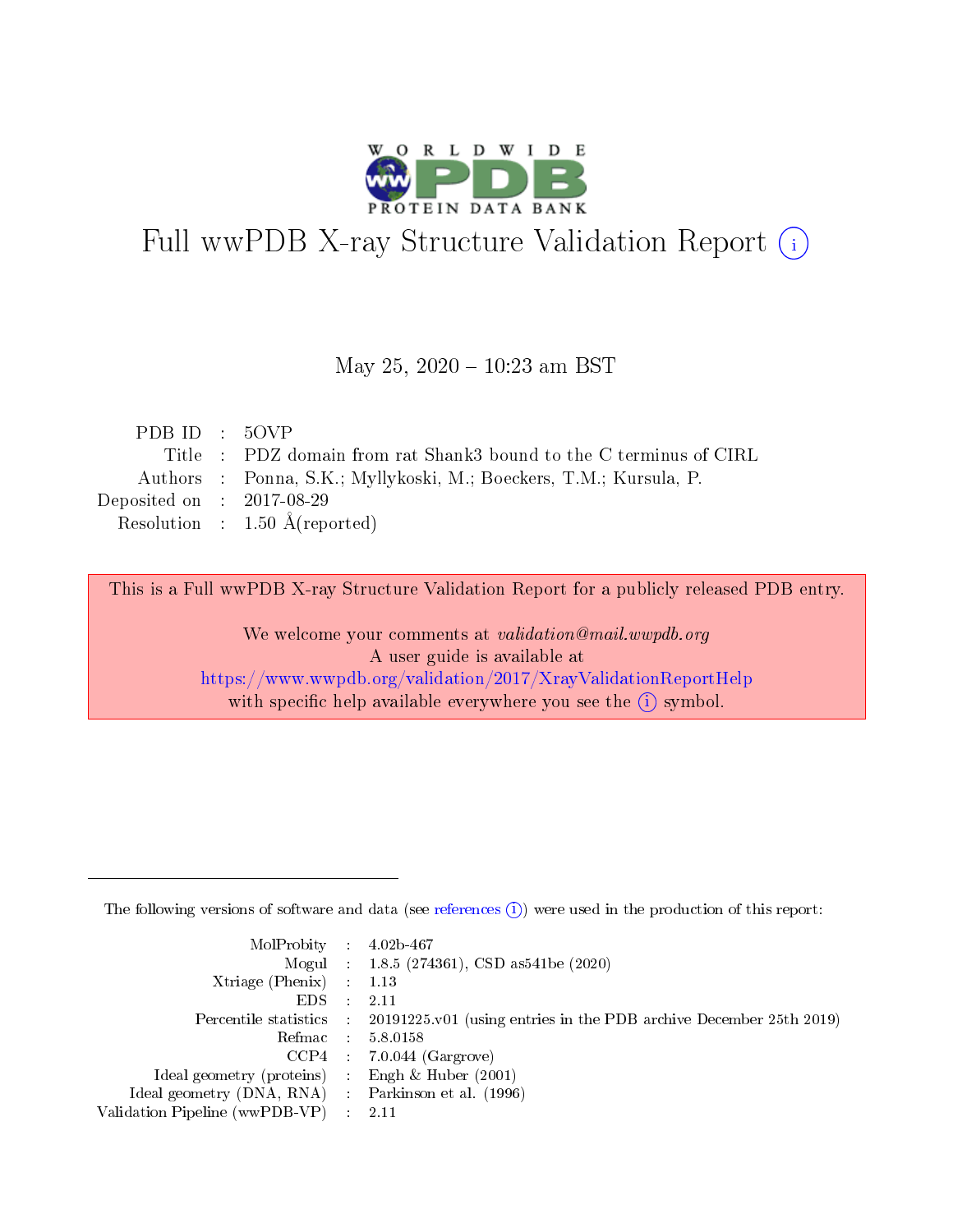# 1 [O](https://www.wwpdb.org/validation/2017/XrayValidationReportHelp#overall_quality)verall quality at a glance  $(i)$

The following experimental techniques were used to determine the structure: X-RAY DIFFRACTION

The reported resolution of this entry is 1.50 Å.

Percentile scores (ranging between 0-100) for global validation metrics of the entry are shown in the following graphic. The table shows the number of entries on which the scores are based.



| Metric                | Whole archive<br>$(\#\mathrm{Entries})$ | Similar resolution<br>$(\#\text{Entries}, \text{resolution range}(\textup{\AA}))$ |
|-----------------------|-----------------------------------------|-----------------------------------------------------------------------------------|
| $R_{free}$            | 130704                                  | $2936(1.50-1.50)$                                                                 |
| Clashscore            | 141614                                  | $3144(1.50-1.50)$                                                                 |
| Ramachandran outliers | 138981                                  | $3066(1.50-1.50)$                                                                 |
| Sidechain outliers    | 138945                                  | $3064(1.50-1.50)$                                                                 |
| RSRZ outliers         | 127900                                  | $2884(1.50-1.50)$                                                                 |

The table below summarises the geometric issues observed across the polymeric chains and their fit to the electron density. The red, orange, yellow and green segments on the lower bar indicate the fraction of residues that contain outliers for  $>=3, 2, 1$  and 0 types of geometric quality criteria respectively. A grey segment represents the fraction of residues that are not modelled. The numeric value for each fraction is indicated below the corresponding segment, with a dot representing fractions <=5% The upper red bar (where present) indicates the fraction of residues that have poor fit to the electron density. The numeric value is given above the bar.

| Mol | $Chain \  Length$ | Quality of chain |    |  |  |  |  |
|-----|-------------------|------------------|----|--|--|--|--|
|     | 96                | 9%<br>90%        | 8% |  |  |  |  |
|     | $\overline{ }$    | 100%             |    |  |  |  |  |

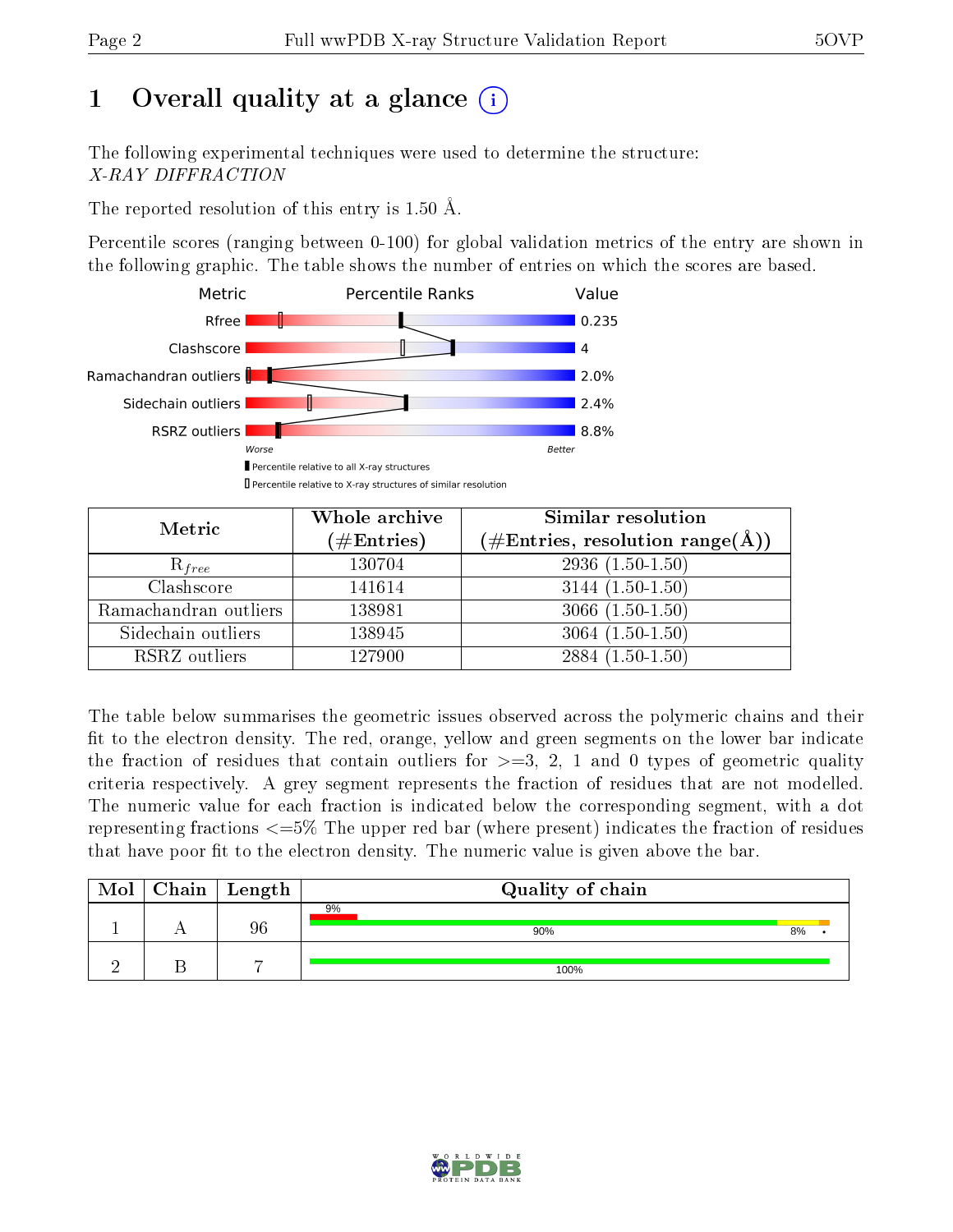# 2 Entry composition (i)

There are 3 unique types of molecules in this entry. The entry contains 1692 atoms, of which 830 are hydrogens and 0 are deuteriums.

In the tables below, the ZeroOcc column contains the number of atoms modelled with zero occupancy, the AltConf column contains the number of residues with at least one atom in alternate conformation and the Trace column contains the number of residues modelled with at most 2 atoms.

Molecule 1 is a protein called SH3 and multiple ankyrin repeat domains protein 3.

| Mol | Chain | Residues | Atoms |     |     |     | ZeroOcc | $\vert$ AltConf $\vert$ Trace $\vert$ |  |  |  |
|-----|-------|----------|-------|-----|-----|-----|---------|---------------------------------------|--|--|--|
|     |       | 96       | Total | 476 | 768 | 130 | 134     |                                       |  |  |  |

There is a discrepancy between the modelled and reference sequences:

|     | Chain   Residue   Modelled   Actual |                                  | Comment | Reference                   |
|-----|-------------------------------------|----------------------------------|---------|-----------------------------|
| 579 | SER                                 | <b><i><u>Participate</u></i></b> |         | expression tag   UNP Q9JLU4 |

Molecule 2 is a protein called Adhesion G protein-coupled receptor L1.

| Mol | Chain   Residues | Atoms        |  |                                            | $\text{ZeroOcc}$   AltConf   Trace |  |  |  |
|-----|------------------|--------------|--|--------------------------------------------|------------------------------------|--|--|--|
|     |                  | Total<br>119 |  | $\bullet$ C $\bullet$ H $\bullet$<br>37 69 |                                    |  |  |  |

There is a discrepancy between the modelled and reference sequences:

|      |     |        | $\mid$ Chain $\mid$ Residue $\mid$ Modelled $\mid$ Actual $\mid$ Comment $\mid$ Reference |
|------|-----|--------|-------------------------------------------------------------------------------------------|
| 1509 | ACE | $\sim$ | $\perp$ acetylation   UNP 088917 $\perp$                                                  |

Molecule 3 is water.

|  | $Mol$   Chain   Residues | Atoms                  | ZeroOcc   AltConf |
|--|--------------------------|------------------------|-------------------|
|  | 55                       | Total<br>$55 -$<br>-55 |                   |
|  |                          | Total                  |                   |

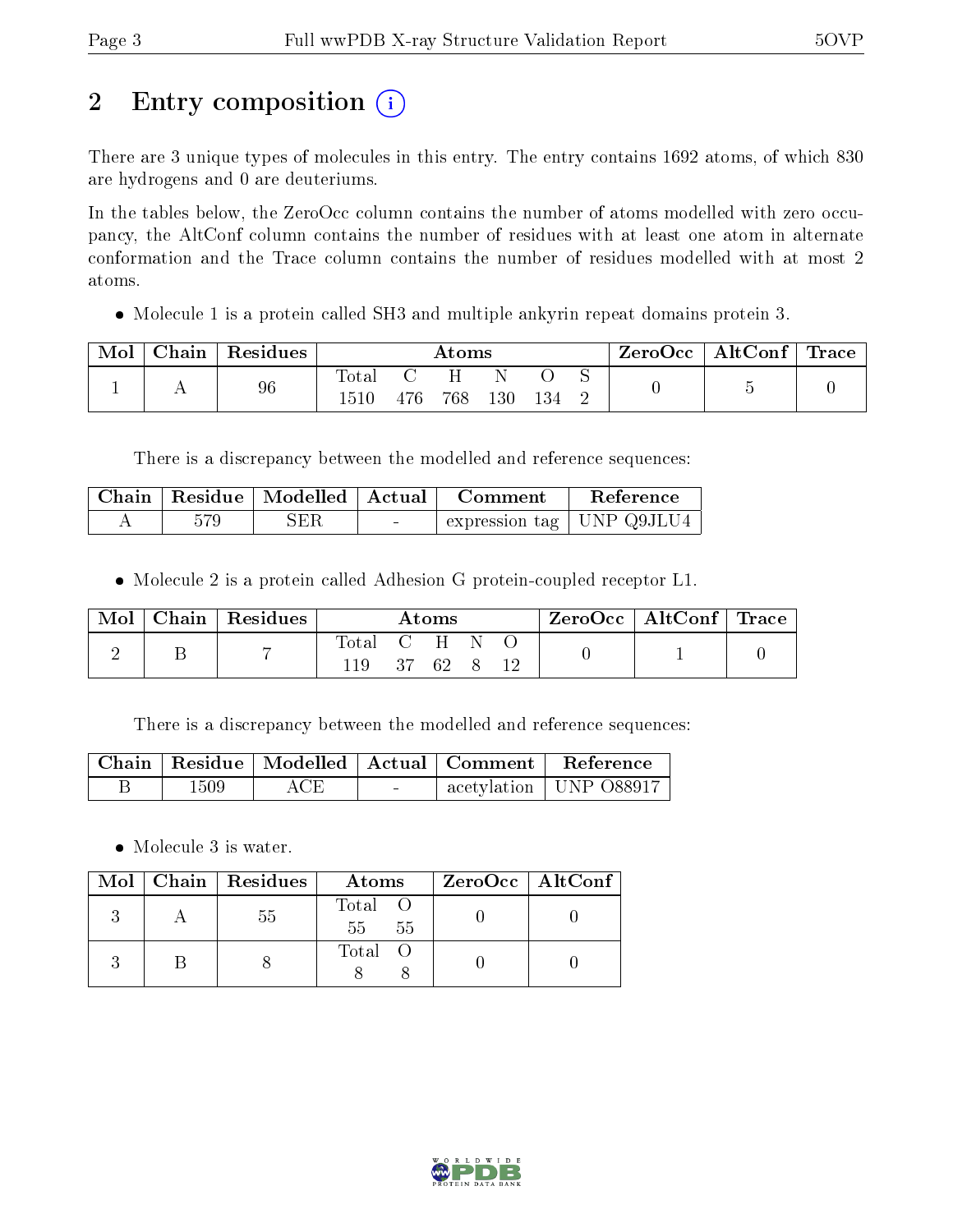# 3 Residue-property plots  $(i)$

These plots are drawn for all protein, RNA and DNA chains in the entry. The first graphic for a chain summarises the proportions of the various outlier classes displayed in the second graphic. The second graphic shows the sequence view annotated by issues in geometry and electron density. Residues are color-coded according to the number of geometric quality criteria for which they contain at least one outlier: green  $= 0$ , yellow  $= 1$ , orange  $= 2$  and red  $= 3$  or more. A red dot above a residue indicates a poor fit to the electron density (RSRZ  $> 2$ ). Stretches of 2 or more consecutive residues without any outlier are shown as a green connector. Residues present in the sample, but not in the model, are shown in grey.

• Molecule 1: SH3 and multiple ankyrin repeat domains protein 3



There are no outlier residues recorded for this chain.

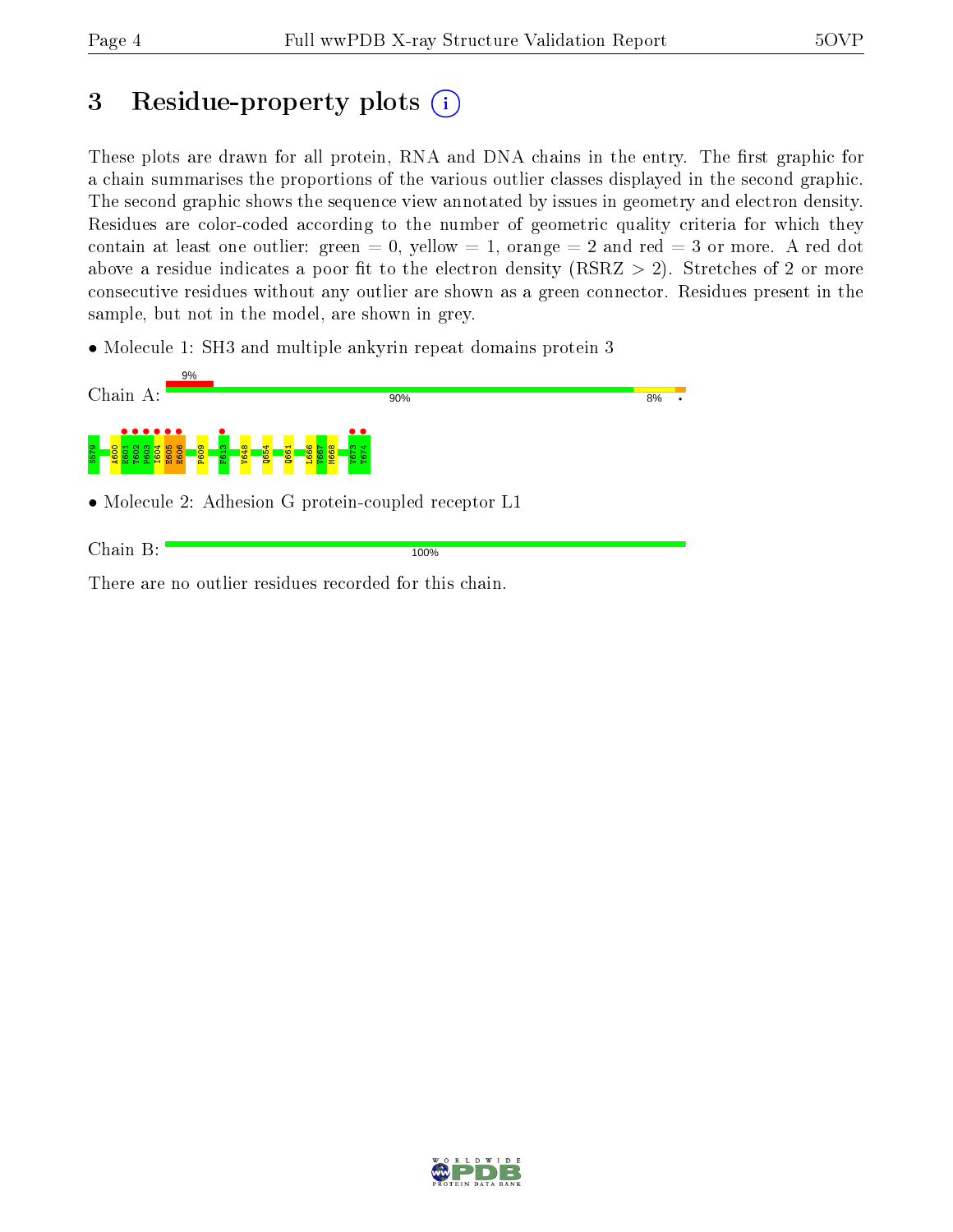# 4 Data and refinement statistics  $(i)$

| Property                                                             | <b>Value</b>                                                 | Source     |
|----------------------------------------------------------------------|--------------------------------------------------------------|------------|
| Space group                                                          | P 32 1 2                                                     | Depositor  |
| Cell constants                                                       | $32.09\text{\AA}$<br>$150.22\text{\AA}$<br>$32.09\text{\AA}$ |            |
| a, b, c, $\alpha$ , $\beta$ , $\gamma$                               | $120.00^\circ$<br>$90.00^\circ$<br>$90.00^\circ$             | Depositor  |
| Resolution $(A)$                                                     | 27.79<br>$-1.50$                                             | Depositor  |
|                                                                      | 27.79<br>1.50                                                | <b>EDS</b> |
| % Data completeness                                                  | 99.6 (27.79-1.50)                                            | Depositor  |
| (in resolution range)                                                | 99.8 (27.79-1.50)                                            | <b>EDS</b> |
| $R_{merge}$                                                          | (Not available)                                              | Depositor  |
| $\mathrm{R}_{sym}$                                                   | (Not available)                                              | Depositor  |
| $\langle I/\sigma(I) \rangle^{-1}$                                   | 1.30 (at $1.50\text{\AA}$ )                                  | Xtriage    |
| Refinement program                                                   | PHENIX (1.11.1 2575: ???)                                    | Depositor  |
| $R, R_{free}$                                                        | $\overline{0.193}$ ,<br>0.235                                | Depositor  |
|                                                                      | 0.193<br>0.235                                               | DCC        |
| $R_{free}$ test set                                                  | 738 reflections $(5.04\%)$                                   | wwPDB-VP   |
| Wilson B-factor $(A^2)$                                              | 20.0                                                         | Xtriage    |
| Anisotropy                                                           | 0.581                                                        | Xtriage    |
| Bulk solvent $k_{sol}(e/\mathring{A}^3)$ , $B_{sol}(\mathring{A}^2)$ | 0.41, 57.5                                                   | <b>EDS</b> |
| L-test for twinning <sup>2</sup>                                     | $>$ = 0.48, < $L^2$ > = 0.31<br>< L                          | Xtriage    |
| Estimated twinning fraction                                          | $0.108$ for $-h,-k,l$                                        | Xtriage    |
| $F_o, F_c$ correlation                                               | 0.97                                                         | <b>EDS</b> |
| Total number of atoms                                                | 1692                                                         | wwPDB-VP   |
| Average B, all atoms $(A^2)$                                         | $41.0\,$                                                     | wwPDB-VP   |

Xtriage's analysis on translational NCS is as follows: The largest off-origin peak in the Patterson function is  $8.11\%$  of the height of the origin peak. No significant pseudotranslation is detected.

<sup>&</sup>lt;sup>2</sup>Theoretical values of  $\langle |L| \rangle$ ,  $\langle L^2 \rangle$  for acentric reflections are 0.5, 0.333 respectively for untwinned datasets, and 0.375, 0.2 for perfectly twinned datasets.



<span id="page-4-1"></span><span id="page-4-0"></span><sup>1</sup> Intensities estimated from amplitudes.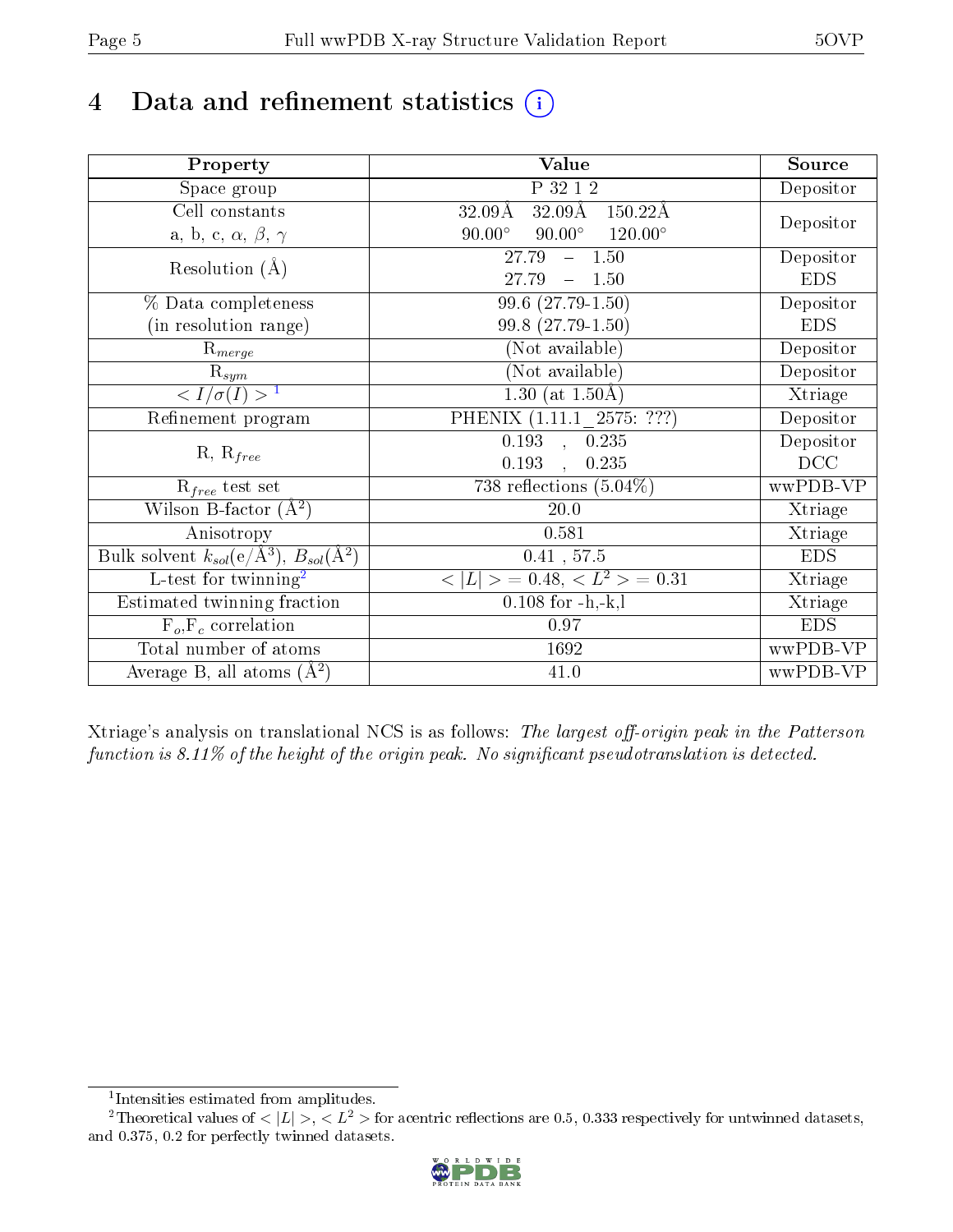# 5 Model quality  $(i)$

## 5.1 Standard geometry  $(i)$

Bond lengths and bond angles in the following residue types are not validated in this section: ACE

The Z score for a bond length (or angle) is the number of standard deviations the observed value is removed from the expected value. A bond length (or angle) with  $|Z| > 5$  is considered an outlier worth inspection. RMSZ is the root-mean-square of all Z scores of the bond lengths (or angles).

| Mol      | Chain |      | <b>Bond lengths</b> | Bond angles |             |  |
|----------|-------|------|---------------------|-------------|-------------|--|
|          |       | RMSZ | $\# Z  > 5$         | RMSZ        | $\ Z\  > 5$ |  |
|          |       | 0.53 | 0/785               | 0.66        | 0/1059      |  |
| $\Omega$ | R     | 0.45 | 0/54                | 0.71        | 0/72        |  |
| ΔH       | A 11  | 0.52 | 0/839               | 0.67        | 1131        |  |

There are no bond length outliers.

There are no bond angle outliers.

There are no chirality outliers.

There are no planarity outliers.

#### $5.2$  Too-close contacts  $(i)$

In the following table, the Non-H and H(model) columns list the number of non-hydrogen atoms and hydrogen atoms in the chain respectively. The H(added) column lists the number of hydrogen atoms added and optimized by MolProbity. The Clashes column lists the number of clashes within the asymmetric unit, whereas Symm-Clashes lists symmetry related clashes.

|  |      |     |     | Mol   Chain   Non-H   H(model)   H(added)   Clashes   Symm-Clashes |
|--|------|-----|-----|--------------------------------------------------------------------|
|  | 742  | 768 | 738 |                                                                    |
|  |      |     |     |                                                                    |
|  |      |     |     |                                                                    |
|  |      |     |     |                                                                    |
|  | 96 G |     |     |                                                                    |

The all-atom clashscore is defined as the number of clashes found per 1000 atoms (including hydrogen atoms). The all-atom clashscore for this structure is 4.

All (7) close contacts within the same asymmetric unit are listed below, sorted by their clash magnitude.

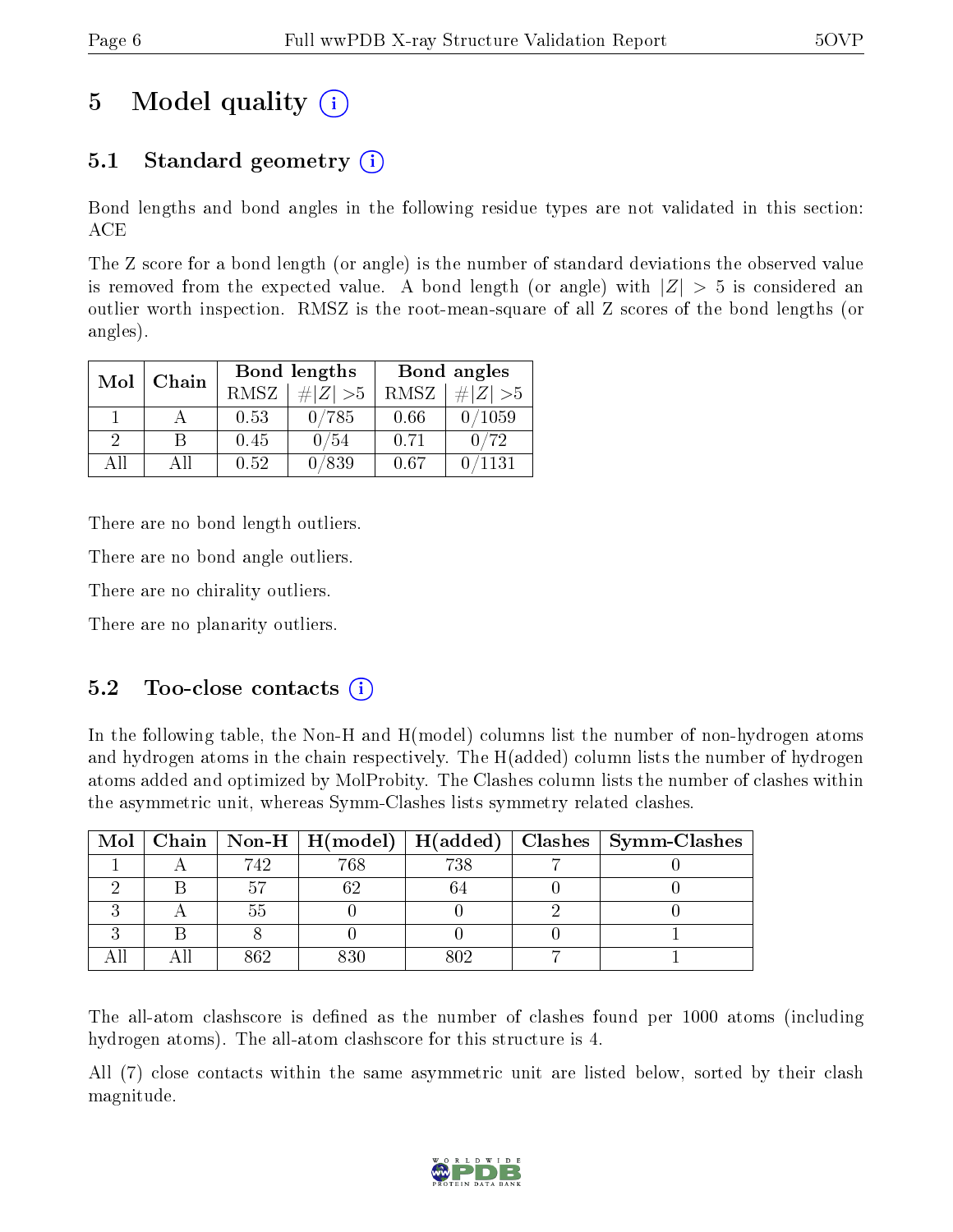| Atom-1                       | Atom-2             |      | Clash<br>(A)<br>overlap |
|------------------------------|--------------------|------|-------------------------|
| 1:A:661:GLN:HG2              | 3:A:741:HOH:O      | 2.11 | 0.51                    |
| 1: A:666:LEU:HG              | 1:A:668[B]:MET:HG3 | 1.93 | 0.50                    |
| $1:A:\overline{661:GLN:HG2}$ | 3:A:742:HOH:O      | 2.11 | 0.50                    |
| 1: A:605: GLU:CG             | 1: A:606: GLU: H   | 2.27 | 0.47                    |
| 1:A:609:PRO:HG3              | 1: A:648: VAL:HG11 | 1.99 | 0.45                    |
| 1:A:609:PRO:HG3              | 1:A:648:VAL:CG1    | 2.49 | 0.42                    |
| 1: A:654: GLN: H             | 1: A:654: GLN:NE2  | 2.18 | 0.40                    |

All (1) symmetry-related close contacts are listed below. The label for Atom-2 includes the symmetry operator and encoded unit-cell translations to be applied.

| Atom-1          | Atom-2                     | Interatomic<br>distance $(A)$ | Clash<br>overlap $(A)$ |
|-----------------|----------------------------|-------------------------------|------------------------|
| 3:Bi:1607:HOH:O | 555<br>3: B:1608:HOH: O[6] | $1.90\,$                      | $0.30\,$               |

### 5.3 Torsion angles (i)

#### 5.3.1 Protein backbone  $(i)$

In the following table, the Percentiles column shows the percent Ramachandran outliers of the chain as a percentile score with respect to all X-ray entries followed by that with respect to entries of similar resolution.

The Analysed column shows the number of residues for which the backbone conformation was analysed, and the total number of residues.

| Mol | Chain | Analysed          | Favoured    | Allowed   Outliers |          | Percentiles                 |
|-----|-------|-------------------|-------------|--------------------|----------|-----------------------------|
|     |       | $99/96$ $(103\%)$ | $95(96\%)$  | $2(2\%)$           | $2(2\%)$ | $\boxed{1}$<br>$ \tau $     |
|     |       | $6/7$ (86\%)      | 6 $(100\%)$ |                    |          | 100                         |
| All | Αll   | $105/103$ (102\%) | $101(96\%)$ | $2(2\%)$           | $2(2\%)$ | $\boxed{1}$<br>$\mathsf{L}$ |

All (2) Ramachandran outliers are listed below:

| Mol | Chain | Res | Type |
|-----|-------|-----|------|
|     |       |     | GLI  |
|     |       |     |      |

#### 5.3.2 Protein sidechains  $(i)$

In the following table, the Percentiles column shows the percent sidechain outliers of the chain as a percentile score with respect to all X-ray entries followed by that with respect to entries of similar

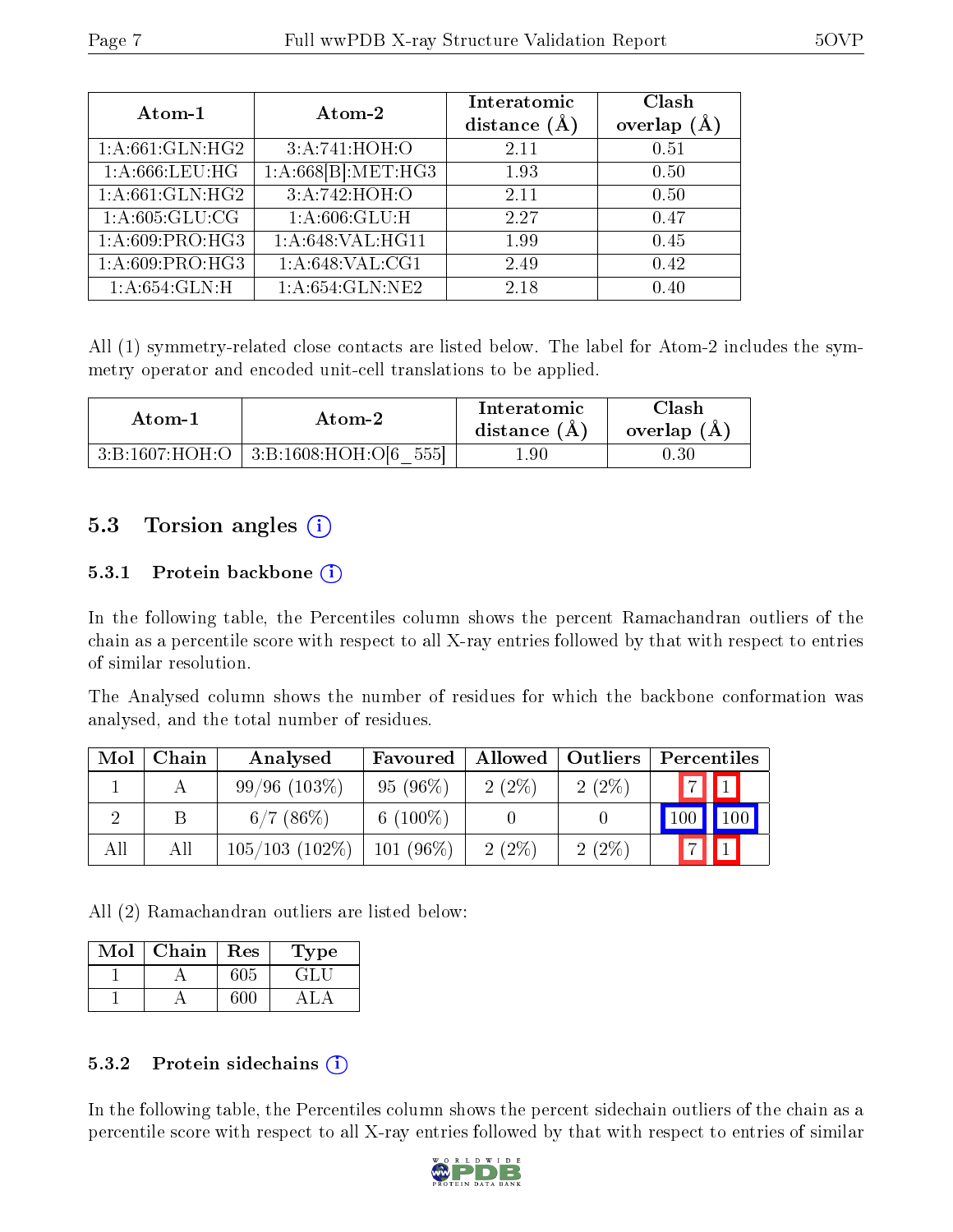resolution.

The Analysed column shows the number of residues for which the sidechain conformation was analysed, and the total number of residues.

| Mol | Chain | Analysed        | Rotameric   Outliers |          | Percentiles |    |
|-----|-------|-----------------|----------------------|----------|-------------|----|
|     |       | $82/78$ (105%)  | 80 (98%)             | $2(2\%)$ | 49          | 19 |
|     |       | $7/6$ $(117%)$  | $7(100\%)$           |          | 100         |    |
| All | All   | $89/84$ (106\%) | 87 (98%)             | $2(2\%)$ | 49          | 22 |

All (2) residues with a non-rotameric sidechain are listed below:

| Mol | Chain | Res | Type   |
|-----|-------|-----|--------|
|     |       | 604 |        |
|     |       | 606 | - 14 F |

Some sidechains can be flipped to improve hydrogen bonding and reduce clashes. There are no such sidechains identified.

#### 5.3.3 RNA (i)

There are no RNA molecules in this entry.

#### 5.4 Non-standard residues in protein, DNA, RNA chains (i)

There are no non-standard protein/DNA/RNA residues in this entry.

#### 5.5 Carbohydrates  $(i)$

There are no carbohydrates in this entry.

### 5.6 Ligand geometry (i)

There are no ligands in this entry.

#### 5.7 [O](https://www.wwpdb.org/validation/2017/XrayValidationReportHelp#nonstandard_residues_and_ligands)ther polymers (i)

There are no such residues in this entry.

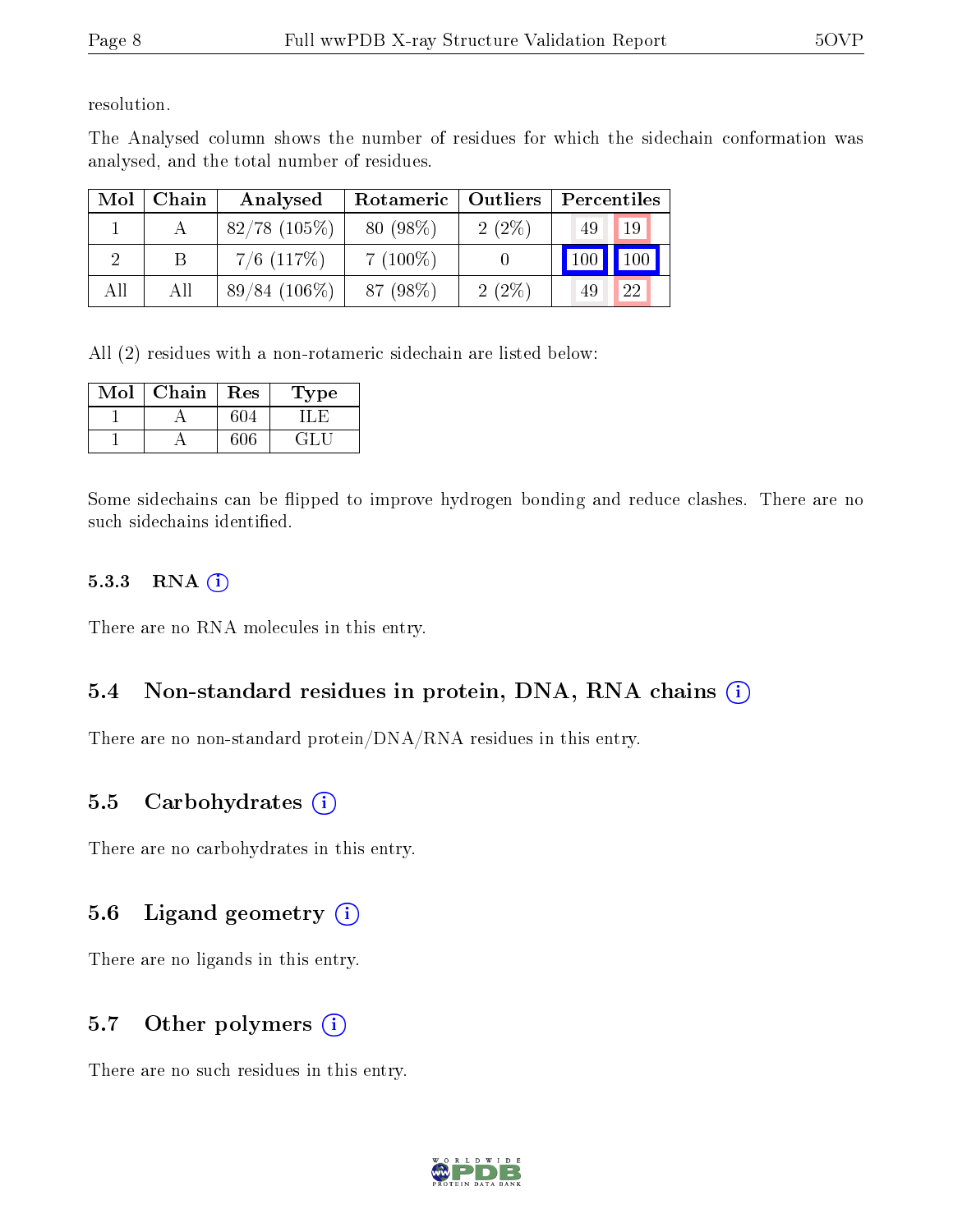## 5.8 Polymer linkage issues (i)

There are no chain breaks in this entry.

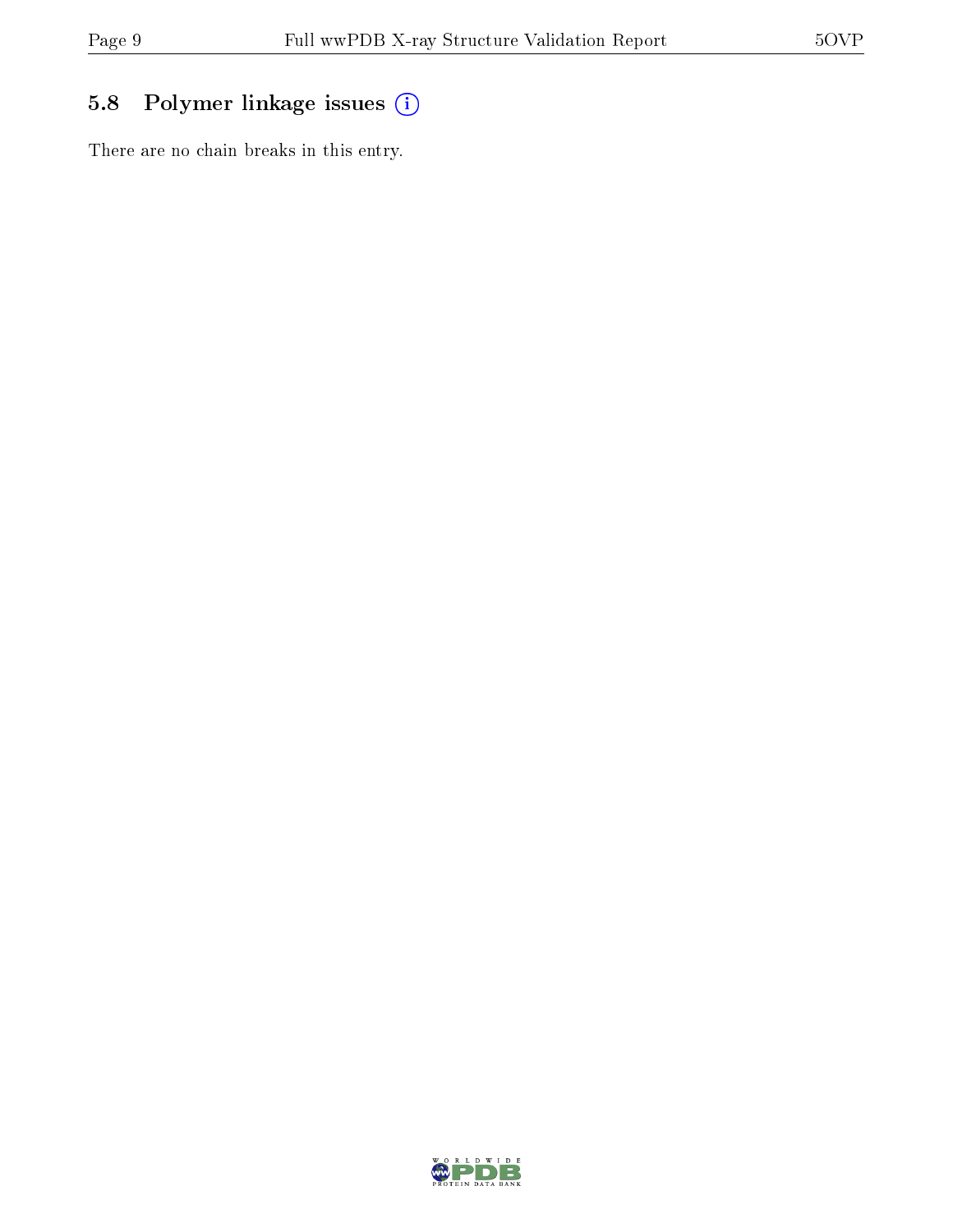# 6 Fit of model and data  $(i)$

### 6.1 Protein, DNA and RNA chains  $(i)$

In the following table, the column labelled  $#RSRZ> 2'$  contains the number (and percentage) of RSRZ outliers, followed by percent RSRZ outliers for the chain as percentile scores relative to all X-ray entries and entries of similar resolution. The OWAB column contains the minimum, median,  $95<sup>th</sup>$  percentile and maximum values of the occupancy-weighted average B-factor per residue. The column labelled  $Q< 0.9$  lists the number of (and percentage) of residues with an average occupancy less than 0.9.

| Mol | Chain | Analysed       | ${ <\hspace{-1.5pt}{\mathrm{RSRZ}} \hspace{-1.5pt}>}$ | $\#\text{RSRZ}{>}2$ | $OWAB(A^2)$     | $\rm{Q}\textcolor{black}{<}0.9$ $\mid$ |
|-----|-------|----------------|-------------------------------------------------------|---------------------|-----------------|----------------------------------------|
|     |       | $96/96(100\%)$ | 0.39                                                  | $9(9\%)$ 8 8        | 18, 29, 92, 115 |                                        |
|     |       | $6/7$ (85%)    | $-0.32$                                               | $0$ 100 100         | 21, 23, 26, 26  |                                        |
|     | All   | 102/103(99%)   | 0.35                                                  | $9(8\%)$ 10 10      | 18, 28, 82, 115 |                                        |

All (9) RSRZ outliers are listed below:

| Mol | $Chain$ | $\operatorname{Res}% \left( \mathcal{N}\right) \equiv\operatorname{Res}(\mathcal{N}_{0},\mathcal{N}_{0})$ | Type       | <b>RSRZ</b> |
|-----|---------|-----------------------------------------------------------------------------------------------------------|------------|-------------|
| 1   | А       | 674                                                                                                       | <b>THR</b> | 7.8         |
| 1   | А       | 601                                                                                                       | <b>GLU</b> | 7.2         |
| 1   | А       | 604                                                                                                       | ILE        | 6.7         |
| 1   | А       | 606                                                                                                       | <b>GLU</b> | 3.4         |
| 1   | A       | 605                                                                                                       | <b>GLU</b> | 3.2         |
| 1   | A       | 602                                                                                                       | THR        | 3.2         |
| 1   | А       | 673                                                                                                       | VAL        | 3.2         |
| 1   |         | 603                                                                                                       | PRO        | 2.5         |
|     |         | $613\,$                                                                                                   | PHE        | 2.3         |

### 6.2 Non-standard residues in protein, DNA, RNA chains  $(i)$

There are no non-standard protein/DNA/RNA residues in this entry.

### 6.3 Carbohydrates (i)

There are no carbohydrates in this entry.

### 6.4 Ligands  $(i)$

There are no ligands in this entry.